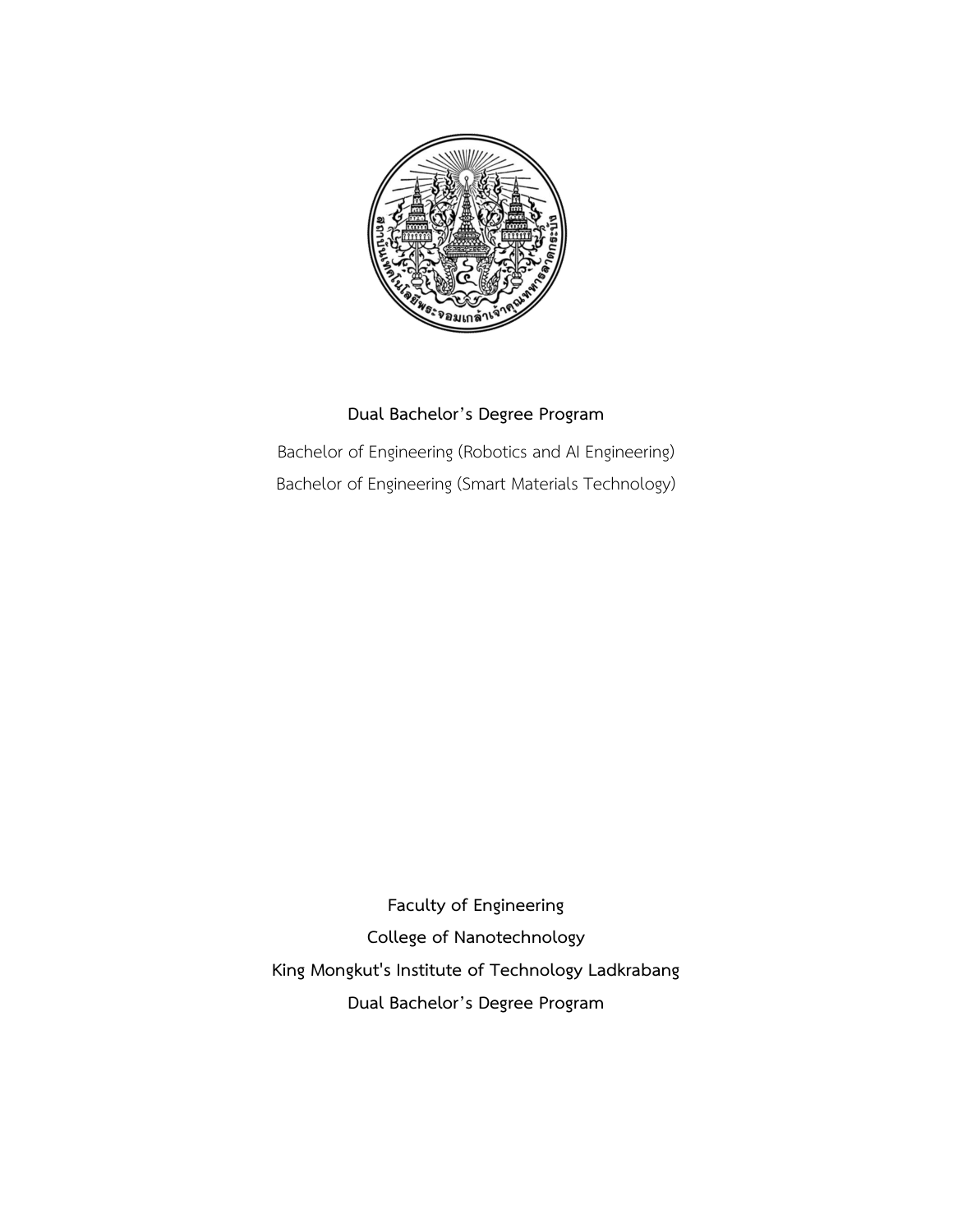| Academic Affair 1 | Department of Nanoscience and Nanotechnology              |  |  |  |
|-------------------|-----------------------------------------------------------|--|--|--|
|                   | College of Nanotechnology                                 |  |  |  |
|                   | King Mongkut's Institute of Technology Ladkrabang (KMITL) |  |  |  |
| Academic Affair 2 | Faculty of Engineering                                    |  |  |  |
|                   | King Mongkut's Institute of Technology Ladkrabang (KMITL) |  |  |  |

# **1. Degree offered and Field of Study**

## **The First Degree**

| Full Name         | $\cdot$ :        | Bachelor of Engineering (Smart Materials Technology)  |
|-------------------|------------------|-------------------------------------------------------|
| Abbreviations :   |                  | B.Eng. (Smart Materials Technology)                   |
| The Second Degree |                  |                                                       |
| Full Name         | $\sim$ 10 $\sim$ | Bachelor of Engineering (Robotics and AI Engineering) |
| Abbreviations :   |                  | B.Eng. (Robotics and AI Engineering)                  |

## **Credit Equivalence (if any)**

## **2. Years Plan for Graduation**

Four year

## **3. Language**

#### The First Degree

-

 $\Box$  Thai

 $\nabla$  English

 $\Box$  Thai and foreign language (specify) : ...

## The Second Degree

 $\Box$  Thai

 $\nabla$  English

□ Thai and foreign language (specify): ...

## **4. Tuition Fee**

120,000 baht/semester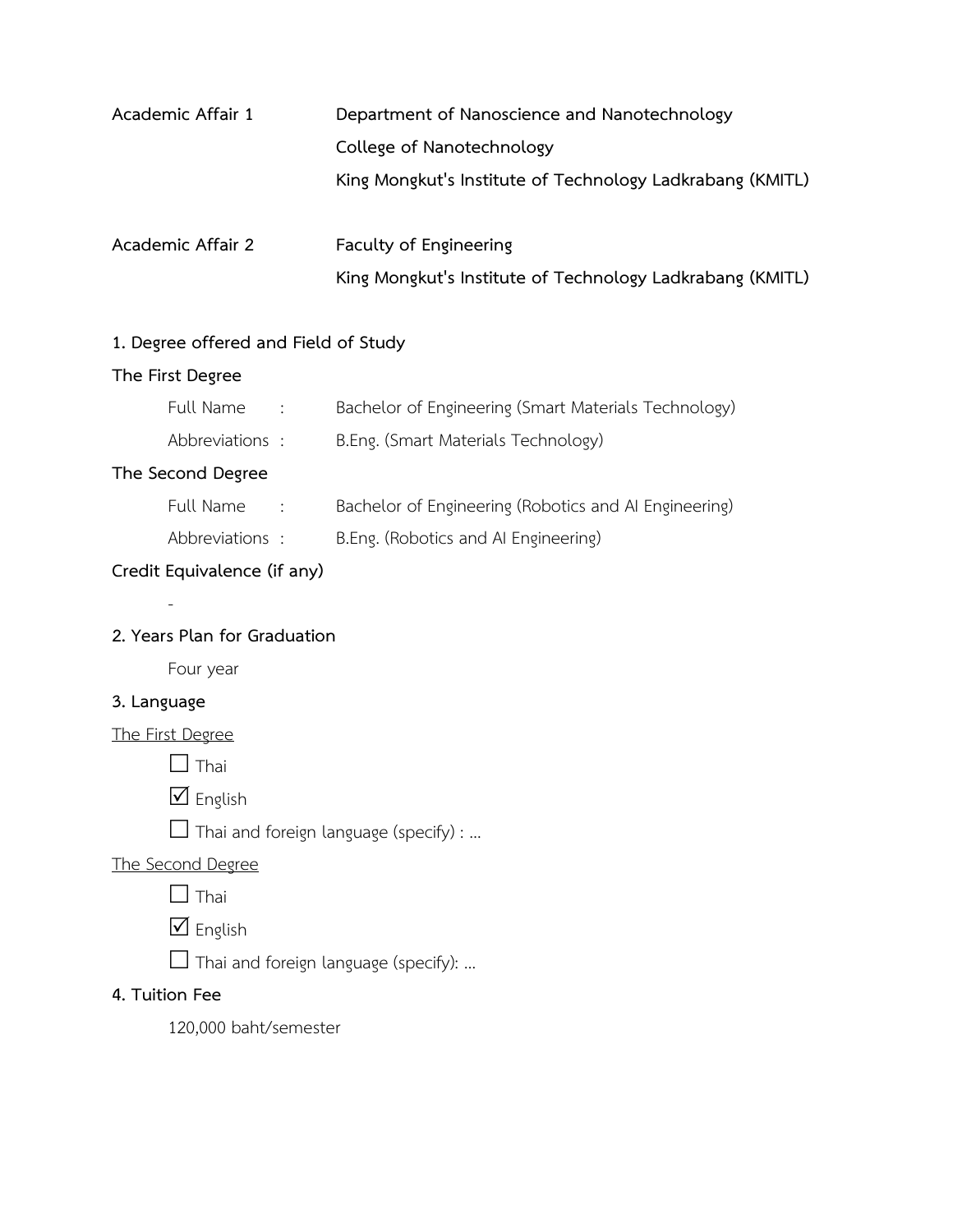## **5. Name of Program's Designated Responsible Administration**

| Name-Surname (Academic Position)                              |                     |
|---------------------------------------------------------------|---------------------|
| 1. Vice-Rector for Academic Affair                            | Chairman            |
| 2. Dean of College of Nanotechnology                          | Committee           |
| 3. Dean of Faculty Engineering                                | Committee           |
| 4. Head of Smart Materials Technology Program                 | Committee           |
| 4. Head of Robotics and AI Program                            | Committee           |
| 6. Head, Department of Nanoscience and Nanotechnology         | Committee           |
| 7. Vice-Rector for Academic Affair, Faculty Engineering       | Committee           |
| 8. Vice-Rector for Academic Affair, College of Nanotechnology | Committee/Secretary |

## **6. Study Site Location**

 $\overline{\mathbf{V}}$  King Mongkut's Institute of Technology Ladkrabang (Bangkok)

King Mongkut's Institute of Technology Ladkrabang (Prince of Chumphon Campus)

Outside Campus (specify) .................................................................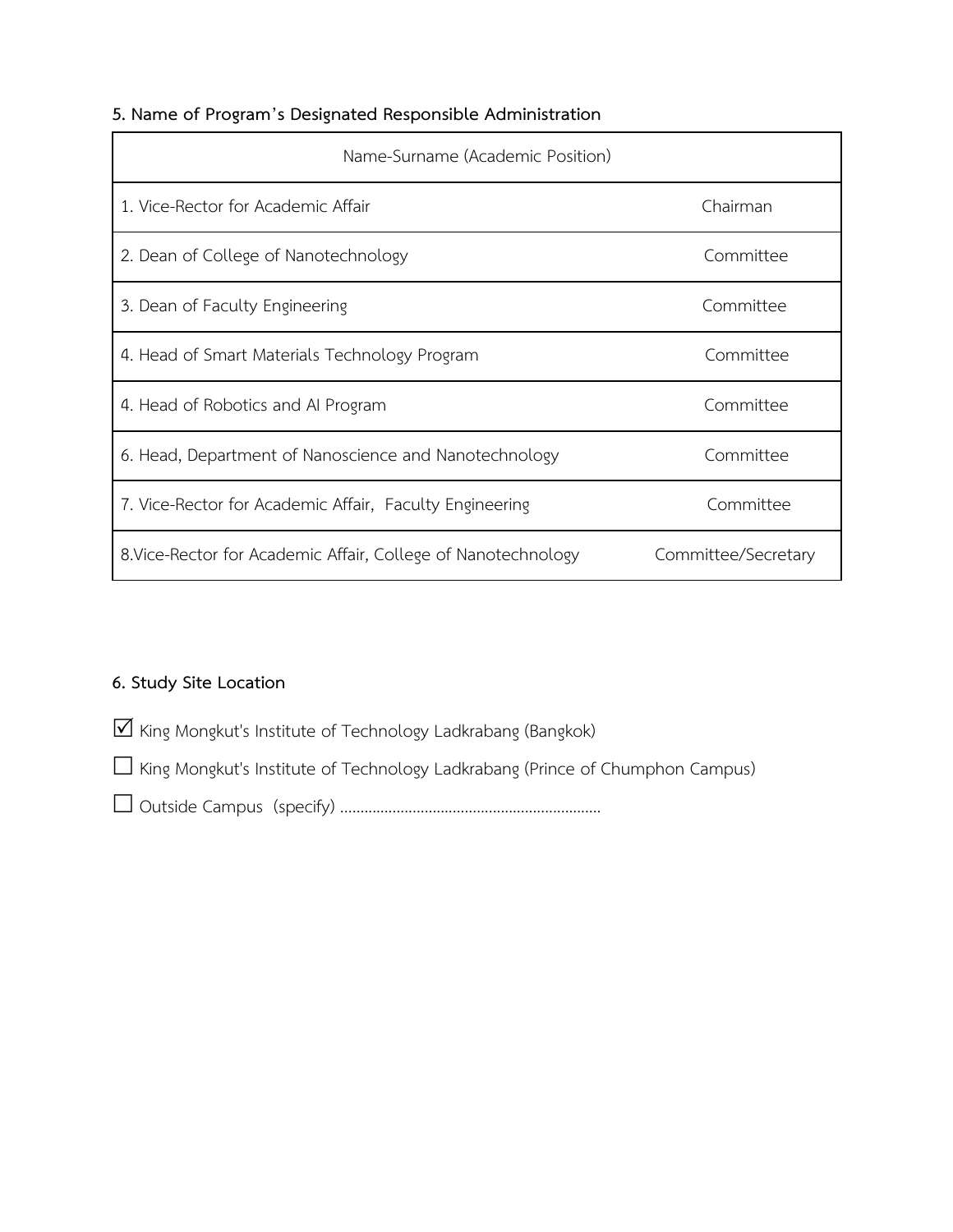## **7. Required Course for Both Program**

## **Curriculum Structure and Courses**

## **7.1 Curriculum Structure**

| $1st$ Degree                |     |         | 2 <sup>nd</sup> Degree      |    |         |
|-----------------------------|-----|---------|-----------------------------|----|---------|
| General Education           | 30  | Credits | <b>General Education</b>    | 30 | Credits |
| Special Education           | 84  | Credits | Special Education           | 93 | Credits |
| Fundamental Subjects        | 42  | Credits | Fundamental Subjects        | 42 | Credits |
| Elective Mandatory Subjects | 21  | Credits | Elective Mandatory Subjects | 30 | Credits |
| Elective Subjects           | 15  | Credits | Elective Subjects           | 15 | Credits |
| Alternative Subjects        | 6   | Credits | Alternative Subjects        | 6  | Credits |
| Elective Subjects           | 6   | Credits | Elective Subjects           | 6  | Credits |
| <b>Total Credits</b>        | 120 |         | Total Credits 1             |    | 29      |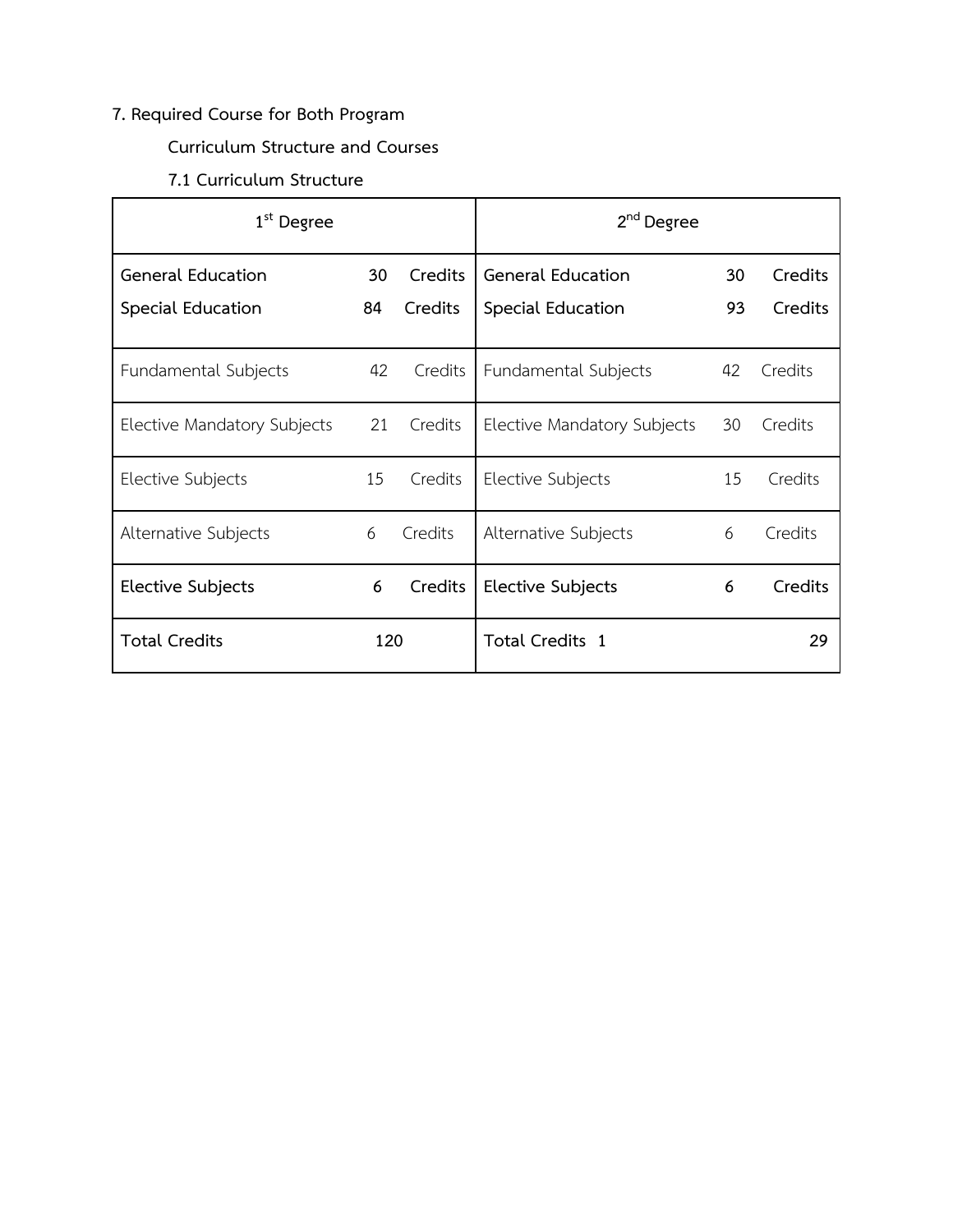| Dual's Degree                                 |                           |  |  |  |
|-----------------------------------------------|---------------------------|--|--|--|
| <b>General Education</b><br>Special Education | 30 Credits<br>144 Credits |  |  |  |
| Fundamental Subjects                          | 42 Credits                |  |  |  |
| Elective Mandatory Subjects                   | 51 Credits                |  |  |  |
| Elective Subjects                             | 15 Credits                |  |  |  |
| Alternative Subjects                          | 6 Credits                 |  |  |  |
| Free Elective Subjects                        | 6 Credits                 |  |  |  |
| <b>Total Credits</b>                          | 150                       |  |  |  |

7.2 **General Education**

### **The First Degree**

**Based on Academic Year 2557**

**Based on Academic Year 2559**

**Based on others (specify) International Program**

**The Second Degree**

|  |  |  | $\Box$ Based on Academic Year 2557 |  |  |
|--|--|--|------------------------------------|--|--|
|--|--|--|------------------------------------|--|--|

**Based on Academic Year 2559**

**Based on others (specify) International Program**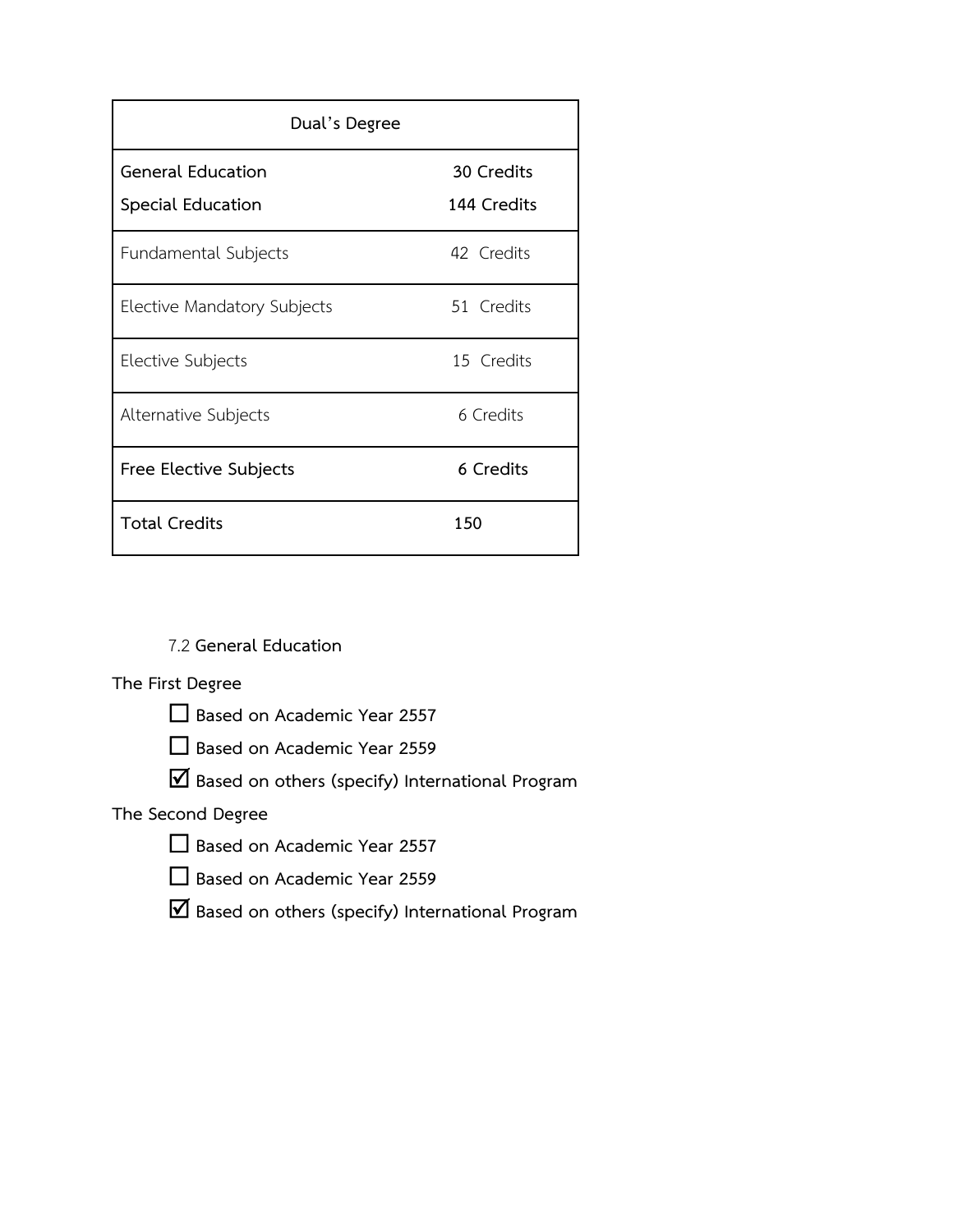| Code     | Subject                                   | Credits    |
|----------|-------------------------------------------|------------|
| 01006801 | INTRODUCTION TO ENGINEERING PROGRAMMING   | $3(2-2-5)$ |
| 01006710 | <b>INTRODUCTION TO CALCULUS</b>           | $3(3-0-6)$ |
| 01006711 | <b>ADVANCED</b>                           | $3(3-0-6)$ |
| 01416301 | DIFFERENTIAL EQUATIONS AND MATRIX ALGEBRA | $3(3-0-6)$ |
| 01416307 | PHYSICS 1                                 | $3(2-3-8)$ |
| 01416308 | KINEMATICS AND DYNAMICS                   | $3(3-0-6)$ |
| 01416309 | ENGINEERING 3D DRAWING                    | $3(2-2-5)$ |
| 01416204 | ENGINEERING MECHANICS FOR RAI             | $3(3-0-6)$ |
| 01416302 | MANUFACTURING PROCESS                     | $3(3-0-6)$ |
| 01416303 | <b>INTRODUCTION TO ROBOTICS</b>           | $3(3-0-6)$ |
| 01416304 | <b>FEEDBACK CONTROL 1</b>                 | $3(3-0-6)$ |
| 01416305 | ARTIFICIAL INTELLIGENCE TECHNOLOGY        | $3(3-0-6)$ |
| 01416306 | SAFETY AND STANDARDIZATION IN RAI         | $3(3-0-6)$ |
| 01416312 | ELECTRIC CIRCUIT AND ELECTRONICS          | $3(3-0-6)$ |
|          | 42                                        |            |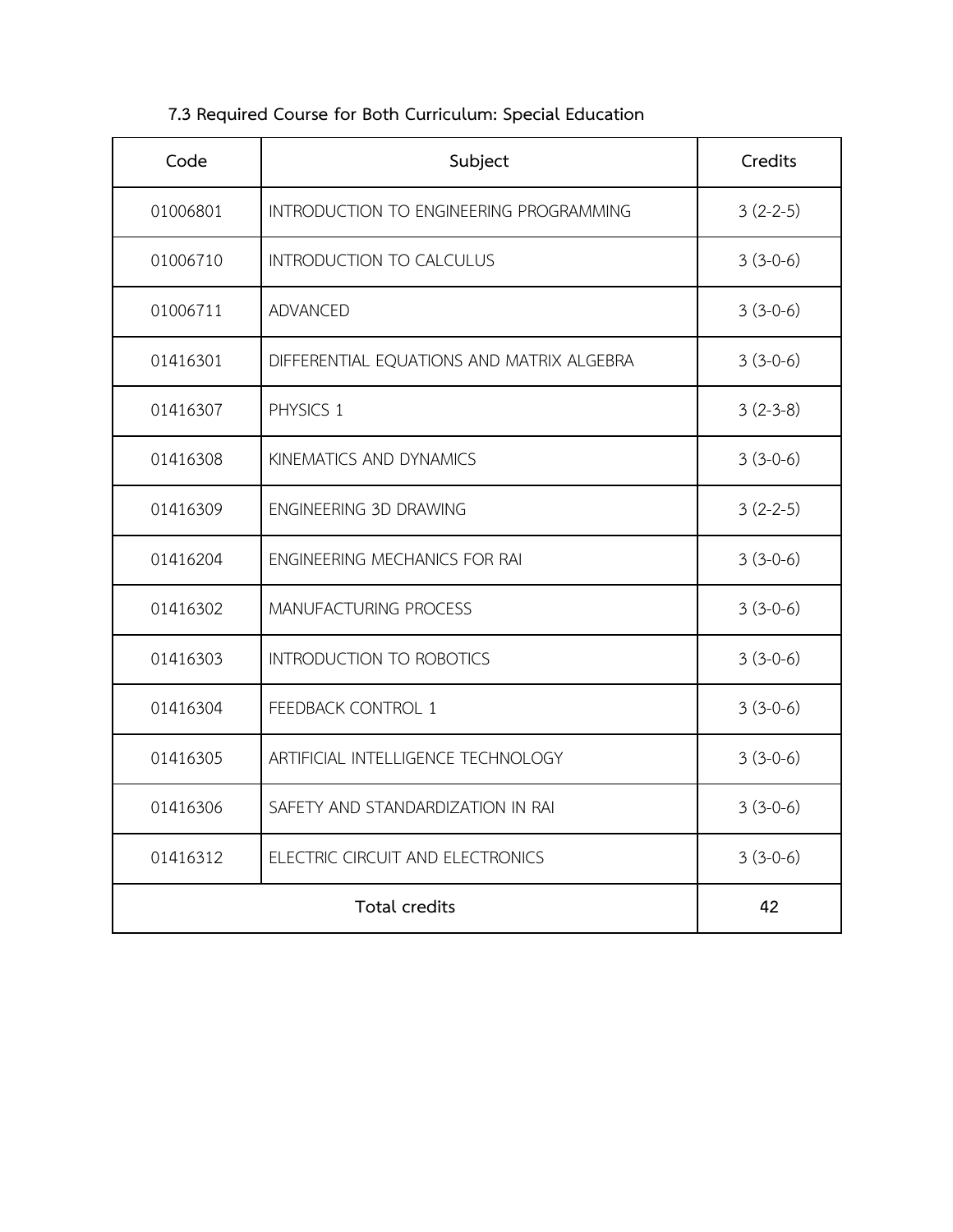## **7.4 Course Equivalence**

|               | 1 <sup>st</sup> Degree                                 |             |               | 2 <sup>nd</sup> Degree                                 |             |
|---------------|--------------------------------------------------------|-------------|---------------|--------------------------------------------------------|-------------|
| Code          | Subject                                                | Credits     | Code          | Subject                                                | Credits     |
| 09100800      | <b>CAPSTONE</b><br><b>DESIGN</b><br><b>PREPARATION</b> | $6(3-6-9)$  | 01416800      | RAI<br><b>CAPSTONE</b><br><b>DESIGN</b><br>PREPARATION | $6(3-6-9)$  |
| 09100801      | <b>COOPERATIVE</b><br><b>EDUCATION</b>                 | $6(0-45-0)$ | 01006301      | COOPERATIVE<br><b>EDUCATION</b>                        | $6(0-45-0)$ |
| 09100802      | <b>STUDY</b><br>ABROAD                                 | $6(6-0-12)$ | 01006301      | <b>STUDY</b><br>ABROAD                                 | $6(6-0-12)$ |
| Total credits |                                                        | 18          | Total credits |                                                        | 18          |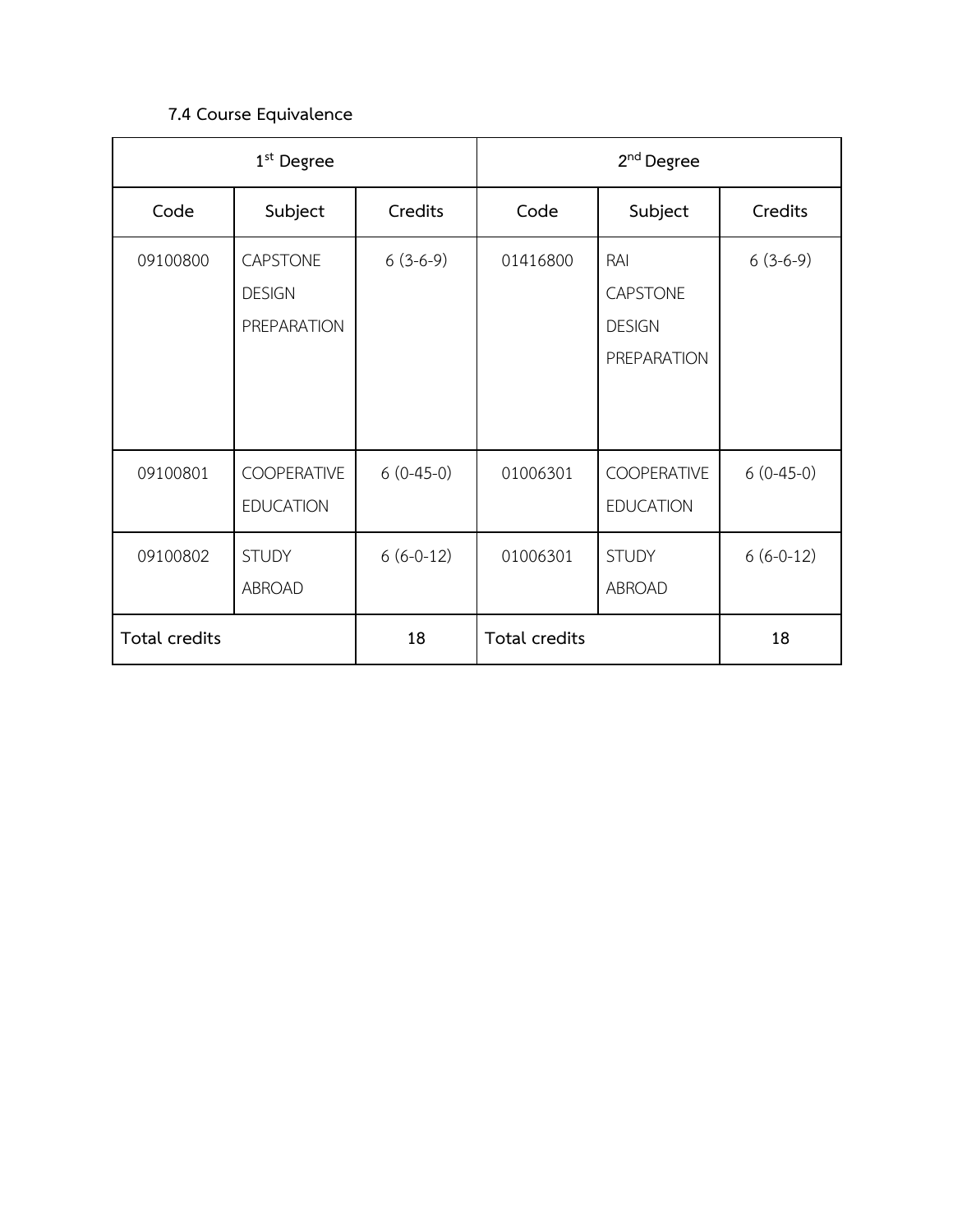## **7.5 Required Courses**

|                      | . $1st$ Degree                                         |            |                      | $2nd$ Degree                                                                              |         |
|----------------------|--------------------------------------------------------|------------|----------------------|-------------------------------------------------------------------------------------------|---------|
| Code                 | Subject                                                | Credits    | Code                 | Subject                                                                                   | Credits |
| 09100500             | INTRODUCTION TO<br>NANOTECHNOLOGY                      | $3(3-0-6)$ | 01xxxxxx             | RAI ELECTIVE<br><b>MANDATORY</b><br><b>SUBJECTS:</b><br>TRACK B - AI AND<br><b>ROBOTS</b> | 30      |
| 09106507             | NANOSENSORS                                            | $3(2-2-5)$ |                      |                                                                                           |         |
| 09106509             | MICRO AND<br><b>NANOFABRICATION</b>                    | $3(2-2-5)$ |                      |                                                                                           |         |
| 09106512             | <b>QUANTUM AND</b><br>NANOELECTRONIC<br><b>DEVICES</b> | $3(3-0-6)$ |                      |                                                                                           |         |
| 09106514             | APPLICATIONS AND<br>TRENDS OF<br><b>NANOMATERIALS</b>  | $3(3-0-6)$ |                      |                                                                                           |         |
| 09106xxx             | <b>ELECTIVE</b><br><b>MANDATORY</b><br><b>SUBJECTS</b> | 6          |                      |                                                                                           |         |
| 09106xxx             | ELECTIVE SUBJECTS                                      | 15         |                      |                                                                                           |         |
| <b>Total Credits</b> |                                                        | 36         | <b>Total Credits</b> |                                                                                           | 30      |

# **7.6 Free Elective Course: All courses are available for both programs**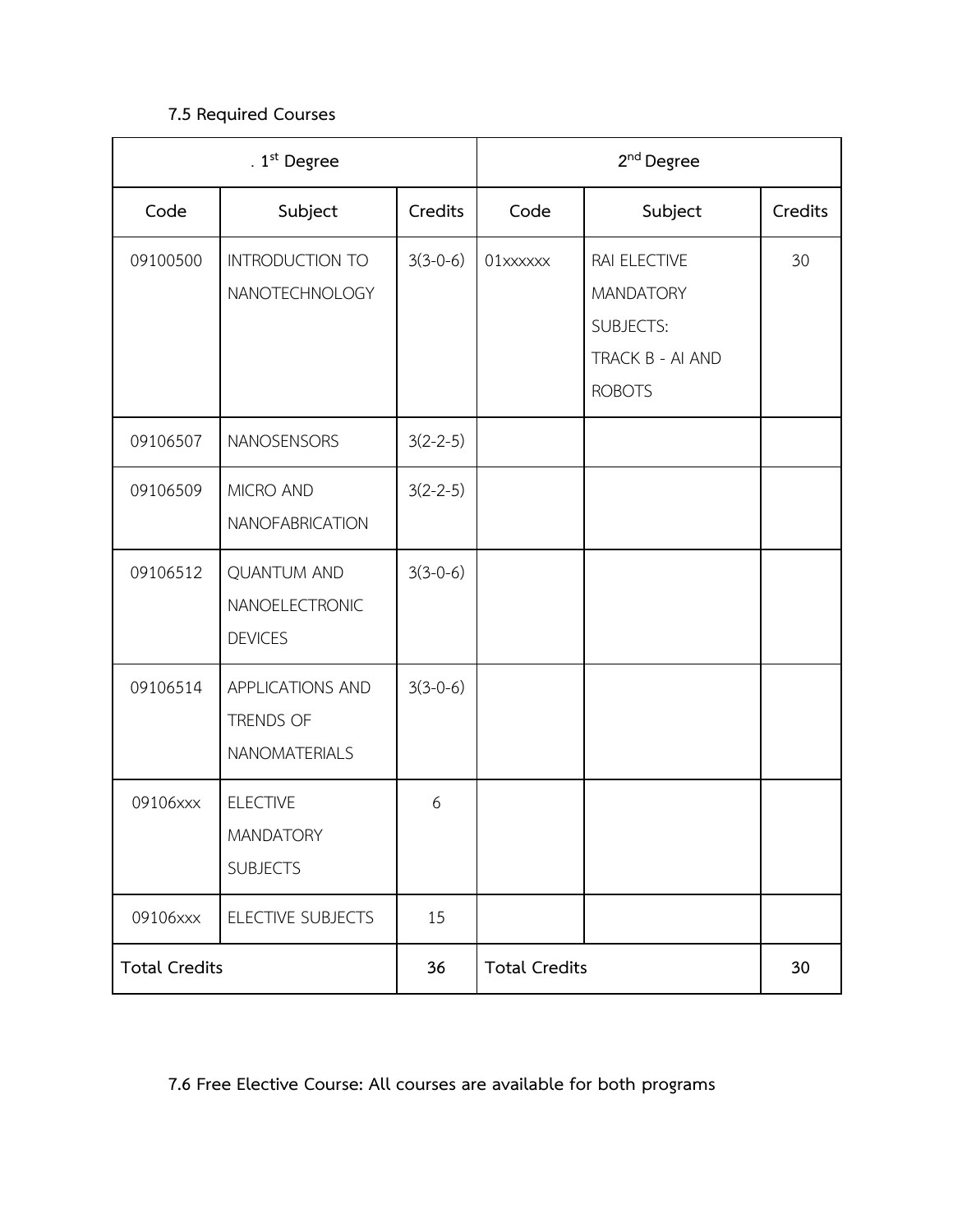# **8. Study Plan**

| Code                 | Subject                                 | Credits (L-E-S) |
|----------------------|-----------------------------------------|-----------------|
| 01006801             | INTRODUCTION TO ENGINEERING PROGRAMMING | $3(2-2-5)$      |
| 01006710             | INTRODUCTION TO CALCULUS                | $3(3-0-6)$      |
| 01416307             | PHYSICS 1                               | $3(2-3-8)$      |
| 010065xx             | (GENED) ELECTIVE SUBJECT                | $3(3-0-6)$      |
| 01416309             | ENGINEERING 3D DRAWING                  | $3(2-2-5)$      |
| 01416000             | (ESL) ACADEMIC LISTENING AND SPEAKING   | $3(3-0-6)$      |
| 09106500             | INTRODUCTION TO NANOTECHNOLOGY          | $3(3-0-6)$      |
| <b>Total Credits</b> |                                         | 21              |

**st Year 1st Semester**

# **st Year: 2 nd Semester**

| Code                 | Subject                                 | Credits (L-E-S) |
|----------------------|-----------------------------------------|-----------------|
| 01416303             | INTRODUCTION TO ROBOTICS                | $3(3-0-6)$      |
| 01416204             | <b>ENGINEERING MECHANICS</b>            | $3(3-0-6)$      |
| 01006711             | ADVANCED CALCULUS                       | $3(3-0-6)$      |
| 01416200             | (GENED) PHYSICS FOR RAI Life (Physic 2) | $3(2-3-8)$      |
| 01416001             | (ESL) ACADEMIC READING AND WRITING      | $3(3-0-6)$      |
| 01416514             | ROBOTICS LABORATORY I                   | $1(0-3-6)$      |
| 09106503             | <b>CHEMISTRY</b>                        | $3(2-2-5)$      |
| <b>Total Credits</b> |                                         | 19              |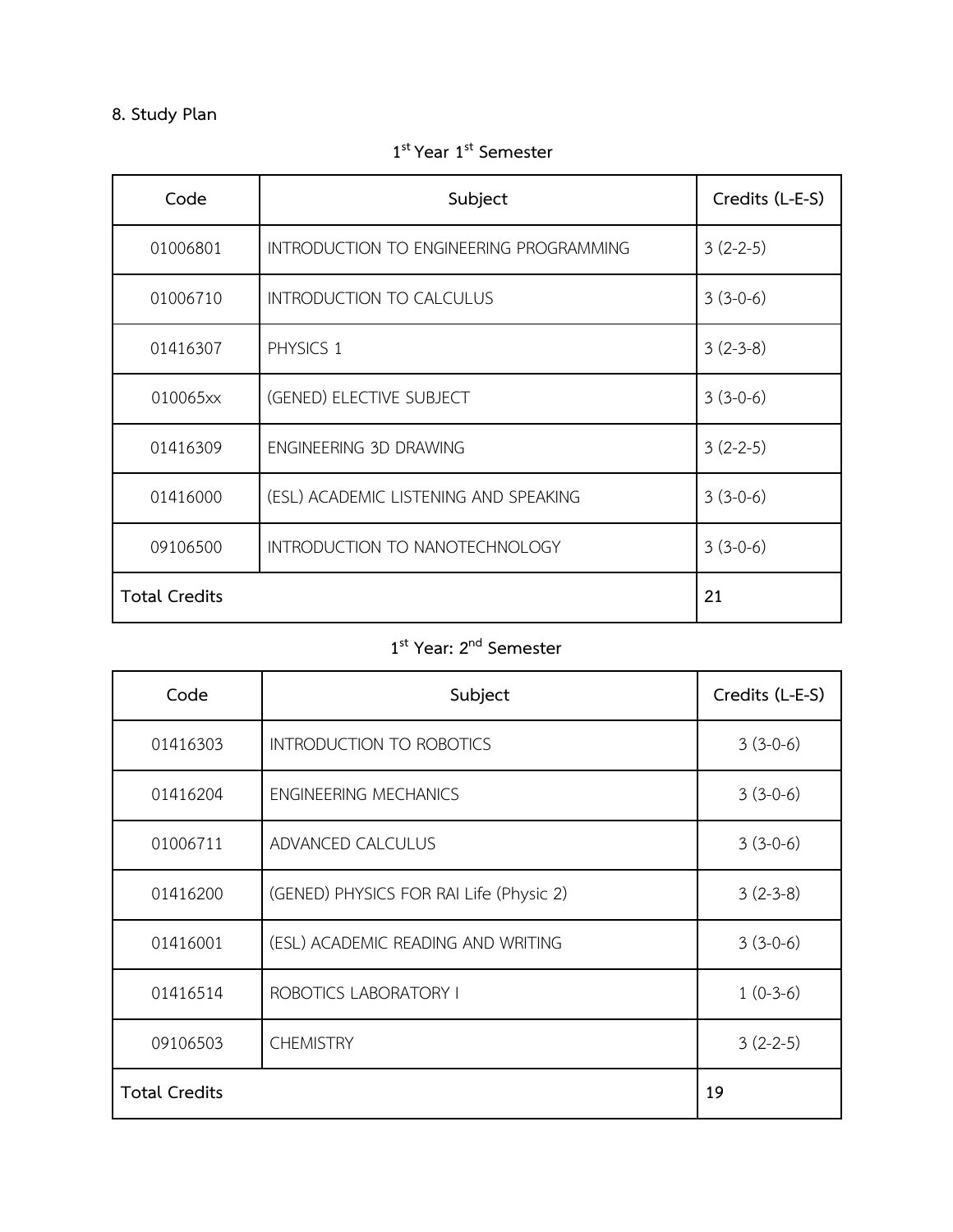| Code                 | Subject                                   | Credits (L-E-S) |
|----------------------|-------------------------------------------|-----------------|
| 01413612             | ELECTRIC CIRCUIT AND ELECTRONICS          | $3(3-0-6)$      |
| <b>XXXXXXXX</b>      | (GENED) ELECTIVE SUBJECT                  | $3(3-0-6)$      |
| <b>XXXXXXXX</b>      | (GENED) ELECTIVE SUBJECT                  | $3(3-0-6)$      |
| 01416301             | DIFFERENTIAL EQUATIONS AND MATRIX ALGEBRA | $3(3-0-6)$      |
| 01416304             | FEEDBACK CONTROL 1                        | $3(3-0-6)$      |
| 01416003             | (GENED) INTERPRETATION AND ARGUMENTS      | $3(3-0-6)$      |
| 01416515             | ROBOTICS LABORATORY II                    | $1(0-3-6)$      |
| 09106507             | NANOSENSORS                               | $3(2-2-5)$      |
| <b>Total Credits</b> |                                           | 22              |

**nd Year: 1 st Semester**

# **nd Year: 2 nd Semester**

| Code            | Subject                              | Credits (L-E-S) |
|-----------------|--------------------------------------|-----------------|
| <b>XXXXXXXX</b> | (GENED) ELECTIVE SUBJECT             | $3(3-0-6)$      |
| 01416306        | SAFETY AND STANDARDIZATION           | $3(3-0-6)$      |
| 01416203        | DISCRETE MATHEMATICS AND APPLICATION | $3(3-0-6)$      |
| 01416307        | KINEMATICS AND DYNAMICS              | $3(3-0-6)$      |
| 01416302        | MANUFACTURING PROCESS                | $3(3-0-6)$      |
| 01416516        | ROBOTICS LABORATORY III              | $1(0-3-6)$      |
| 09106509        | MICRO AND NANO-FABRICATION           | $3(2-2-5)$      |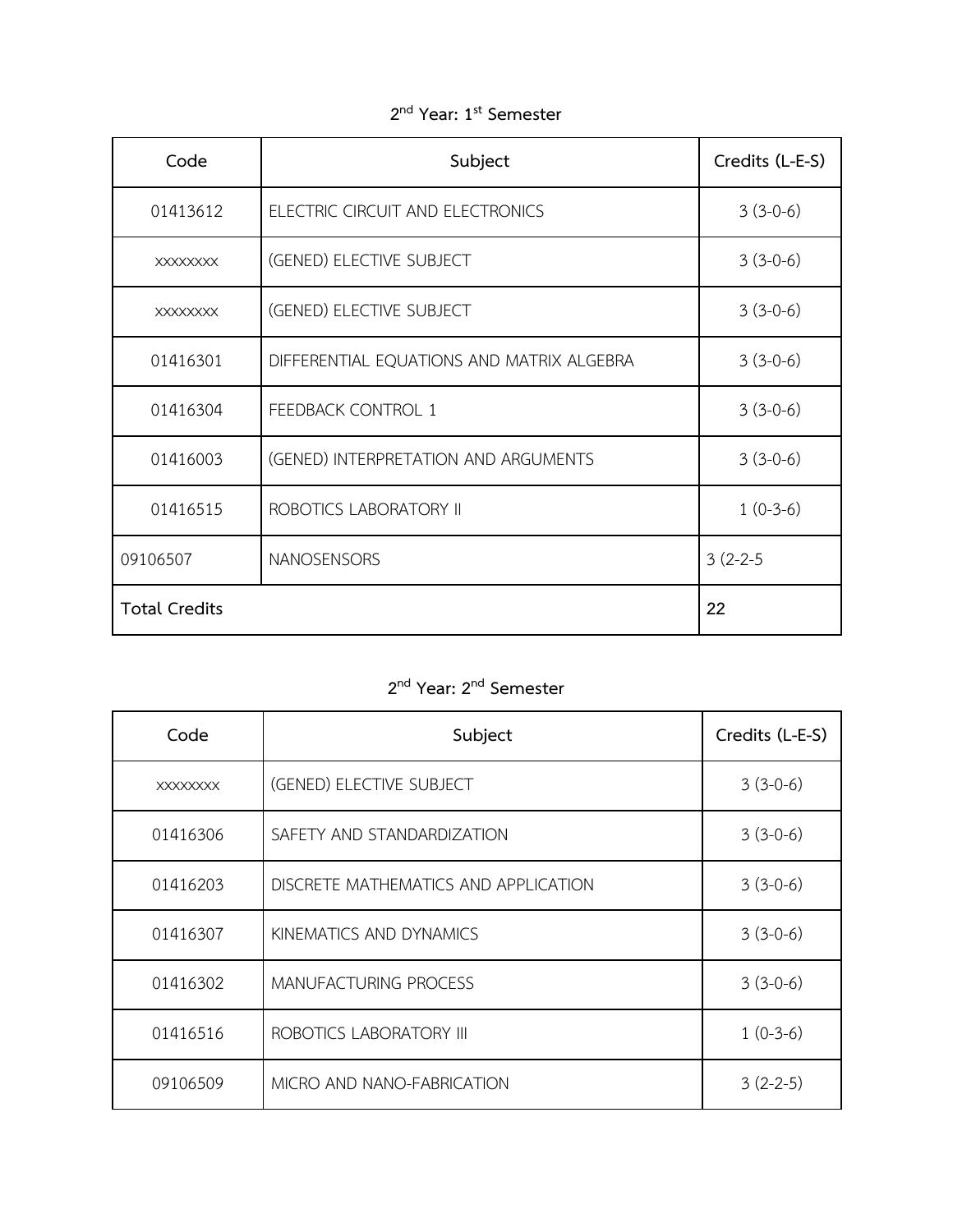| 09106xxx             | ELECTIVE MANDATORY SUBJECT FOR SMART MATERIALS<br><b>TECHNOLOGY</b> | $3(x-x-x)$ |
|----------------------|---------------------------------------------------------------------|------------|
| <b>Total Credits</b> |                                                                     | 22         |

| Code                   | Subject                                                   | Credits (L-E-S) |
|------------------------|-----------------------------------------------------------|-----------------|
| 01416202               | (GENED) PROBABILITY AND STATISTICS FOR RAI                | $3(3-0-6)$      |
| 01416305               | ARTIFICIAL INTELLIGENCE TECHNOLOGY                        | $3(3-0-6)$      |
| $01$ $xx$ $xx$ $x$ $x$ | RAI ELECTIVE MANDATORY SUBJECT                            | $3(3-0-6)$      |
|                        | RAI ELECTIVE MANDATORY SUBJECT                            | $3(3-0-6)$      |
| 09106512               | QUANTUM AND NANOELECTRONIC DEVICES                        | $3(3-0-6)$      |
| 09106514               | APPLICATIONS AND TRENDS OF NANOMATERIALS                  | $3(3-0-6)$      |
| 09106xxx               | ELECTIVE SUBJECT FOR SMART MATERIALS<br><b>TECHNOLOGY</b> | $3(3-0-6)$      |
| <b>Total Credits</b>   |                                                           | 21              |

# **3 rd Year: 1 st Semester**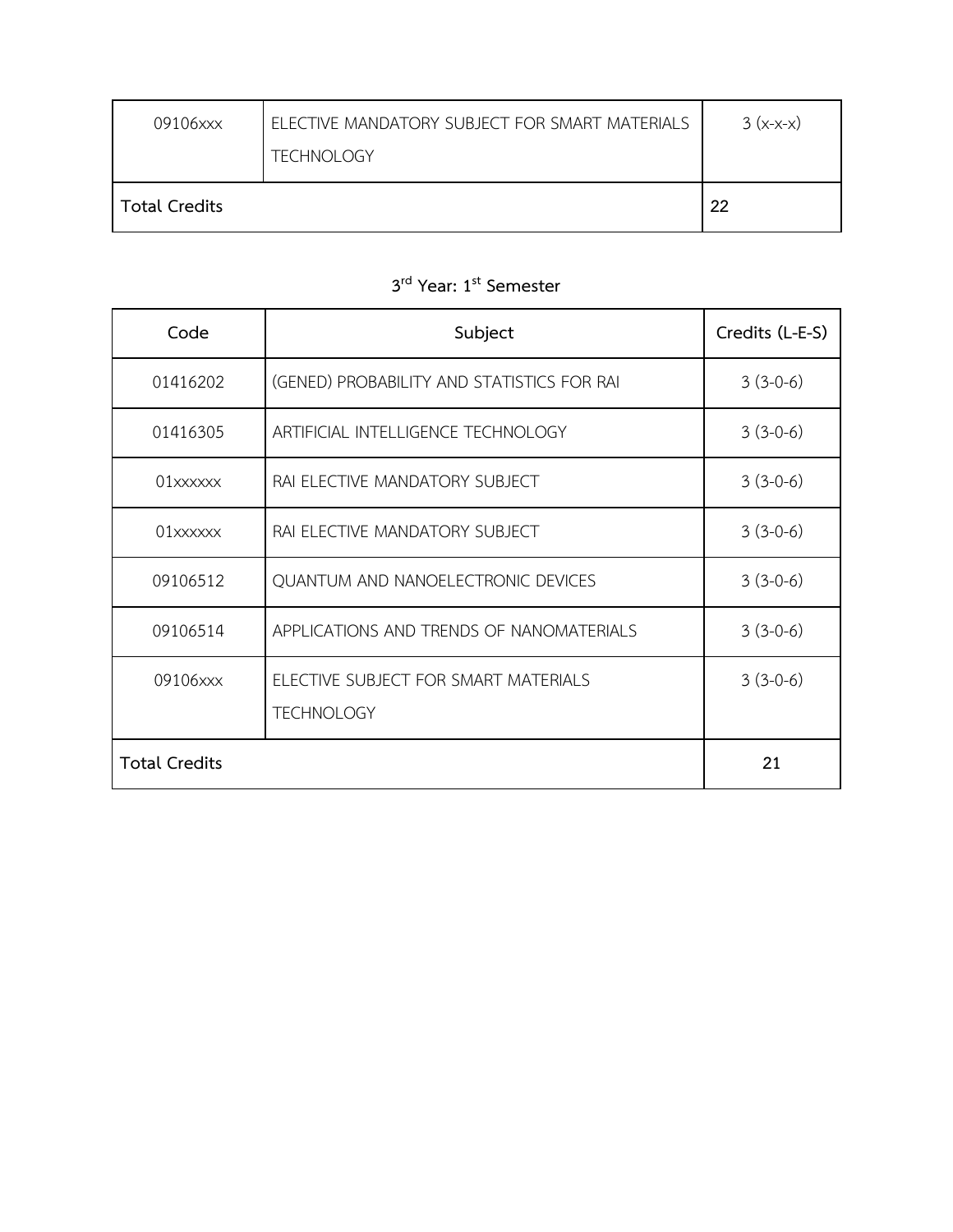# **For Regular Student**

| Code                 | Subject                                                             | Credits (L-E-S) |
|----------------------|---------------------------------------------------------------------|-----------------|
| <b>XXXXXXXX</b>      | (GENED) ELECTIVE SUBJECT                                            | $3(3-0-6)$      |
| <b>XXXXXXXX</b>      | FREE ELECTIVE SUBJECT                                               | $3(x-x-x)$      |
| 01xxxxxx             | RAI ELECTIVE MANDATORY SUBJECT                                      | $3(3-0-6)$      |
|                      | RAI ELECTIVE MANDATORY SUBJECT                                      | $3(3-0-6)$      |
| 01xxxxxx             | RAI ELECTIVE MANDATORY SUBJECT                                      | $3(3-0-6)$      |
| 09106xxx             | ELECTIVE MANDATORY SUBJECT FOR SMART MATERIALS<br><b>TECHNOLOGY</b> | $3(X-X-X)$      |
| <b>Total Credits</b> |                                                                     | 18              |

**3 rd Year: 2 nd Semester**

# **3 rd Year: 3 rd Semester (summer)**

| Code                 | Subject               | Credits (L-E-S) |
|----------------------|-----------------------|-----------------|
| 01006805             | INDUSTRIAL INTERNSHIP | $0(0-45-0)$     |
| <b>Total Credits</b> |                       | 0               |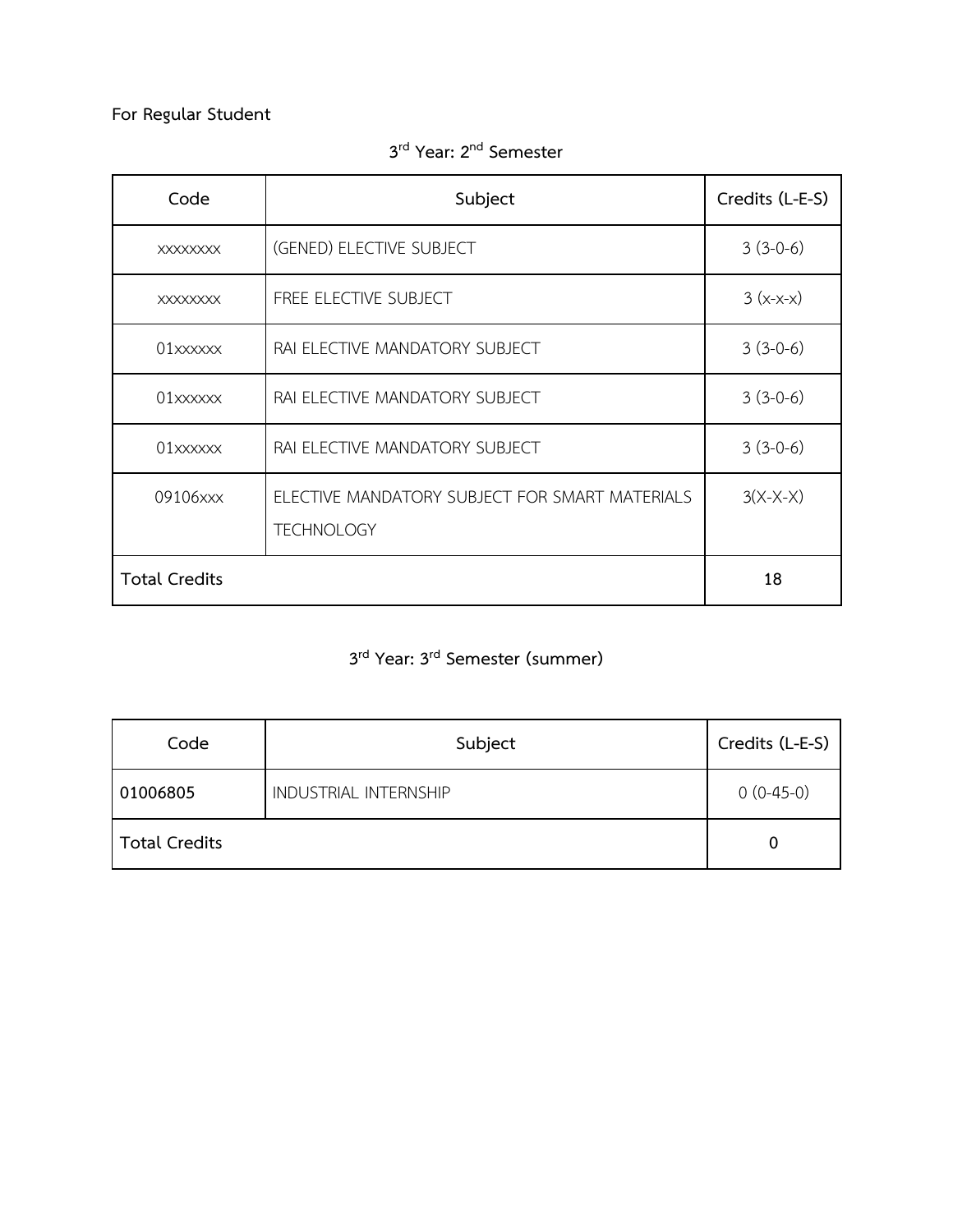# **4 th Year: 1 st Semester**

| Code                 | Subject                                         | Credits (L-E-S) |
|----------------------|-------------------------------------------------|-----------------|
| <b>XXXXXXXX</b>      | FREE ELECTIVE SUBJECT                           | $3(x-x-x)$      |
| 01xxxxxx             | RAI ELECTIVE MANDATORY SUBJECT                  | $3(3-0-6)$      |
| 09106xxx             | ELECTIVE SUBJECT FOR SMART MATERIALS TECHNOLOGY | $3(3-0-6)$      |
| 09106800             | CAPSTONE DESIGN PREPARATION                     | $6(3-6-9)$      |
| <b>Total Credits</b> |                                                 | 15              |

# **4 th Year: 2 nd Semester**

| Code                 | Subject                                         | Credits (L-E-S) |
|----------------------|-------------------------------------------------|-----------------|
| 09106402             | NANOTECHNOLOGY FOR ENERGY STORAGE               | $3(3-0-6)$      |
| $01$ xxxxxx          | RAI ELECTIVE MANDATORY SUBJECT                  | $3(3-0-6)$      |
| 09106xxx             | ELECTIVE SUBJECT FOR SMART MATERIALS TECHNOLOGY | $3(3-0-6)$      |
| 01266512             | ROBOTICS AND AI ENGINEERING CAPSTONE DESIGN     | $3(2-2-6)$      |
| <b>Total Credits</b> |                                                 | 12              |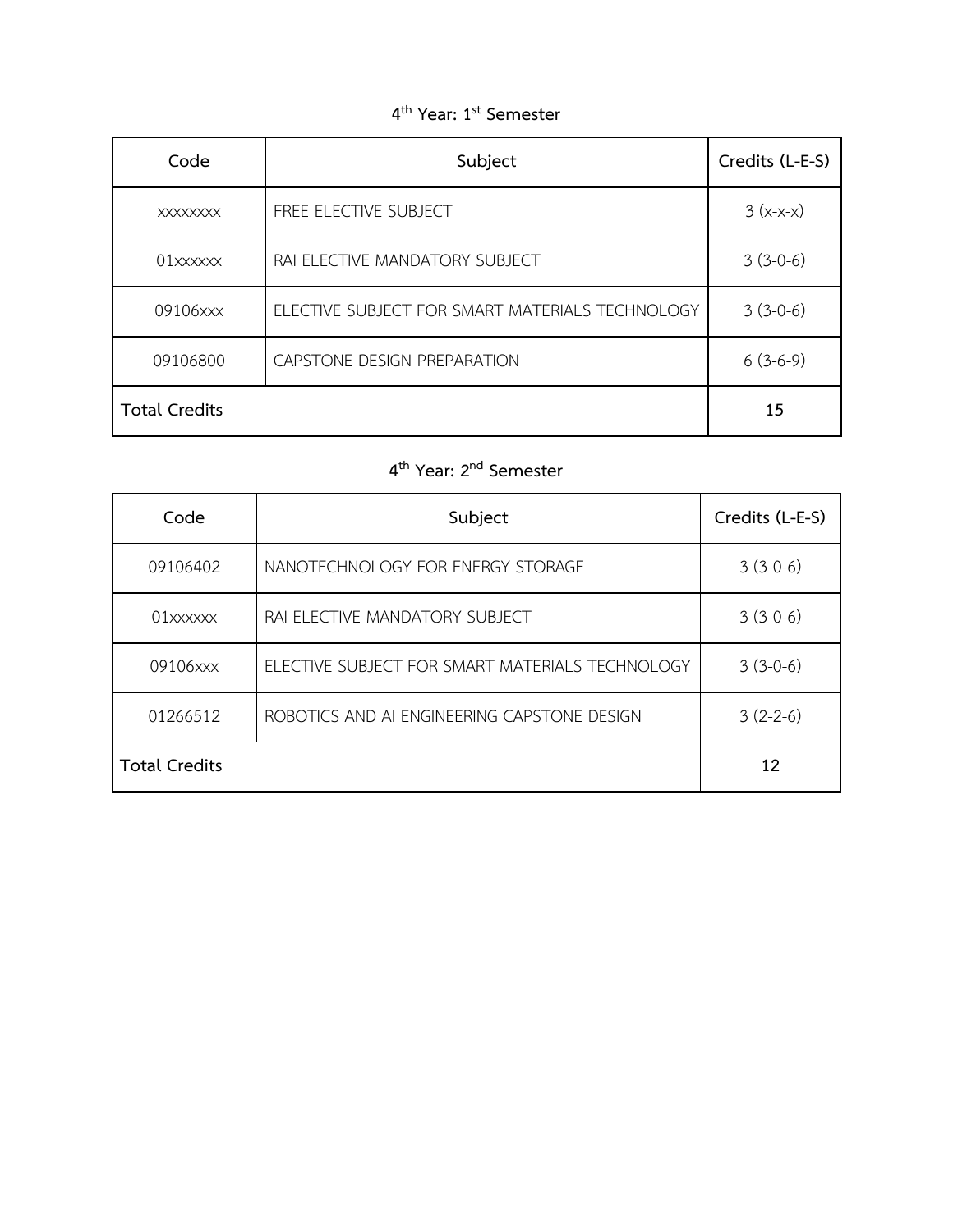## **FOR CO-OP/STUDY ABROAD STUDENTS**

| Code                 | Subject                                         | Credits (L-E-S) |
|----------------------|-------------------------------------------------|-----------------|
| <b>XXXXXXXX</b>      | (GENED) ELECTIVE SUBJECT                        | $3(3-0-6)$      |
| <b>XXXXXXXX</b>      | FREE ELECTIVE SUBJECT                           | $3(x-x-x)$      |
| 09106402             | NANOTECHNOLOGY FOR ENERGY STORAGE               | $3(3-0-6)$      |
| 09106xxx             | ELECTIVE SUBJECT FOR SMART MATERIALS TECHNOLOGY | $3(3-0-6)$      |
| 01xxxxxx             | RAI ELECTIVE MANDATORY SUBJECT                  | $3(3-0-6)$      |
| 01xxxxxx             | RAI ELECTIVE MANDATORY SUBJECT                  | $3(3-0-6)$      |
| 01xxxxxx             | RAI ELECTIVE MANDATORY SUBJECT                  | $3(3-0-6)$      |
| <b>Total Credits</b> |                                                 | 21              |

# **3 rd Year: 2 nd Semester**

# **3 rd Year: 3 rd Semester (summer)**

| Code                 | Subject                      | Credits (L-E-S) |
|----------------------|------------------------------|-----------------|
| 01006805             | <b>INDUSTRIAL INTERNSHIP</b> | $0(0-45-0)$     |
| <b>Total Credits</b> |                              |                 |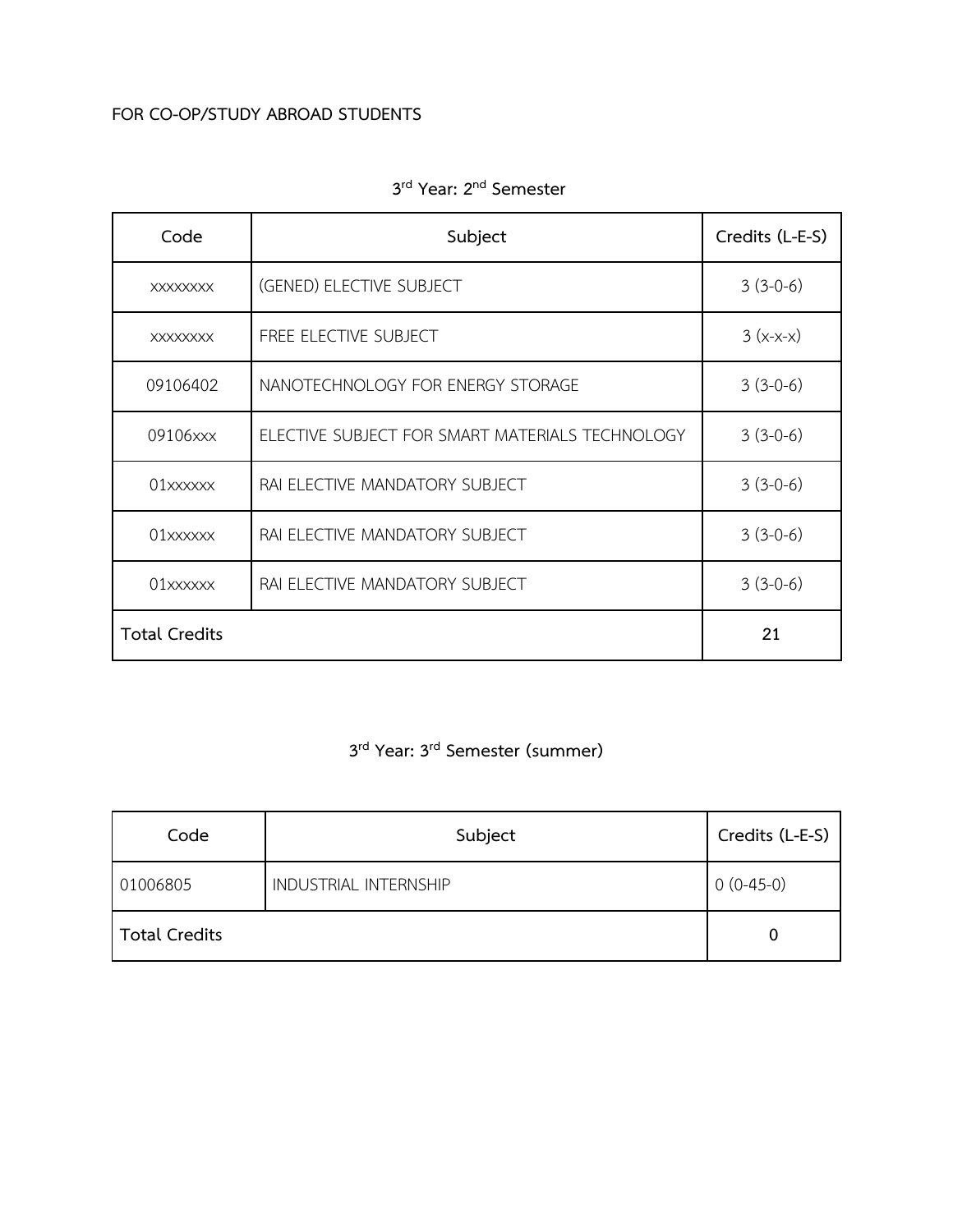| Code                 | Subject                                      | Credits (L-E-S)            |
|----------------------|----------------------------------------------|----------------------------|
| 01006301<br>or       | COOPERATIVE EDUCATION<br><b>STUDY ABROAD</b> | $6(0-45-0)$<br>$6(6-0-12)$ |
| 01006302             |                                              |                            |
| <b>Total Credits</b> |                                              | 6                          |

# **4 th Year: 2 nd Semester**

| Code                 | Subject                                                             | Credits (L-E-S) |
|----------------------|---------------------------------------------------------------------|-----------------|
|                      | RAI ELECTIVE MANDATORY SUBJECT                                      | $3(3-0-6)$      |
| 01xxxxxx             | RAI ELECTIVE MANDATORY SUBJECT                                      | $3(3-0-6)$      |
| <b>XXXXXXXX</b>      | FREE ELECTIVE SUBJECT                                               | $3(x-x-x)$      |
| 01266512             | ROBOTICS AND AI ENGINEERING CAPSTONE DESIGN                         | $3(2-2-6)$      |
| 09106xxx             | ELECTIVE SUBJECT FOR SMART MATERIALS<br><b>TECHNOLOGY</b>           | $3(3-0-6)$      |
| 09106xxx             | ELECTIVE MANDATORY SUBJECT FOR SMART MATERIALS<br><b>TECHNOLOGY</b> |                 |
| <b>Total Credits</b> |                                                                     | 18              |

**Total Credits required for graduation must be at least 150 credits**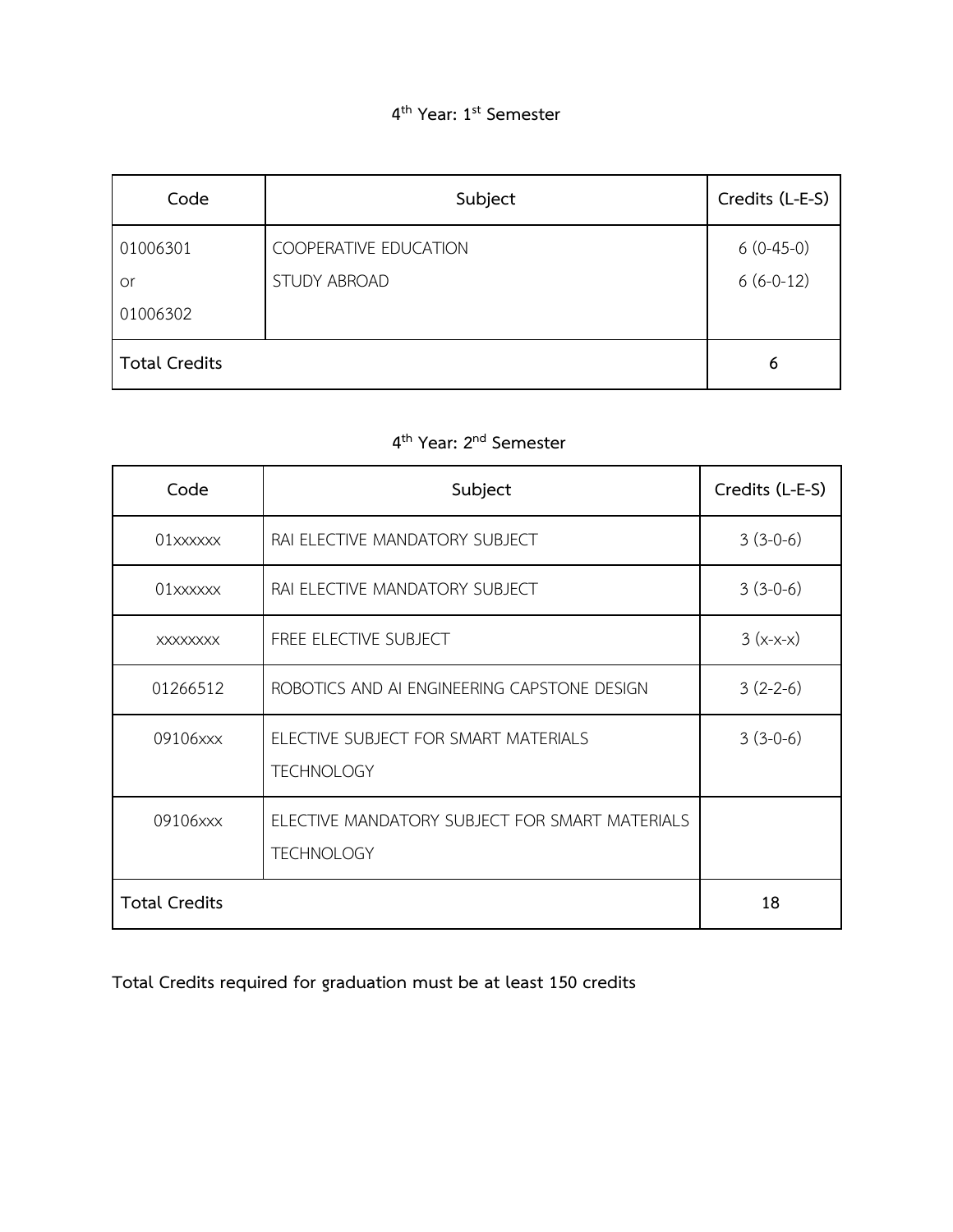## **ELECTIVE SUBJECTS FOR SMART MATERIALS TECHNOLOGY**

| Code     | Subject                                                         | Credits    |
|----------|-----------------------------------------------------------------|------------|
| 09106503 | <b>CHEMISTRY</b>                                                | $3(2-2-5)$ |
| 09106504 | ADVANCED ELECTRONIC CIRCUITS                                    | $3(3-0-6)$ |
| 09106505 | SEMICONDUCTOR TECHNOLOGY                                        | $3(3-0-6)$ |
| 09106400 | NANOMATERIAL INVESTIGATION                                      | $3(3-0-6)$ |
| 09106401 | <b>NANOPHOTONICS</b>                                            | $3(3-0-6)$ |
| 09106402 | NANOTECHNOLOGY FOR ENERGY STORAGE                               | $(3-0-6)$  |
| 09106403 | LIGHT EMITTING DEVICES AND DISPLAY TECHNOLOGY                   | $3(3-0-6)$ |
| 09106404 | NANOSTRUCTURE PHOTOVOLTAIC AND SOLAR CELL<br><b>ENGINEERING</b> | $3(2-2-5)$ |
| 09106405 | LAB-ON-CHIP TECHNOLOGY                                          | $3(2-2-5)$ |
| 09106406 | MICROELECTROMECHANICAL SYSTEM (MEMS)                            | $3(3-0-6)$ |
| 09106510 | RESEARCH SKILL DEVELOPMENT                                      | $3(3-0-6)$ |
| 09106513 | ELECTRICAL INSTRUMENTS                                          | $3(3-0-6)$ |